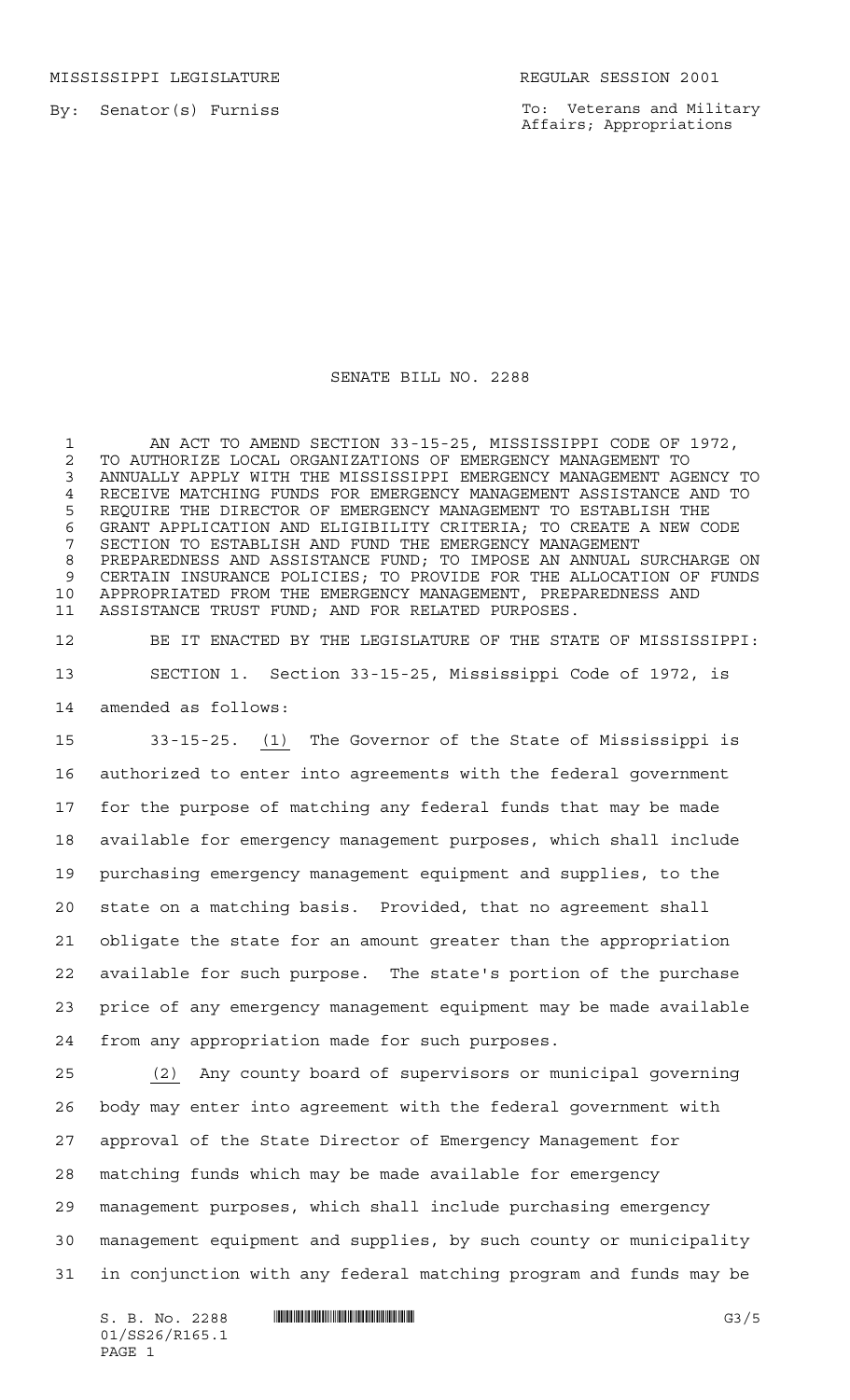expended from the general fund of such county or municipality or from such other funds as may be available to such county or municipality for emergency management purposes in order to provide the county or municipal portion of funds necessary to carry out such matching agreement.

 $S. B. No. 2288$  . The set of the set of  $S. B. N_{O.}$  (3) Any local organization of emergency management established under Section 33-15-17 may annually apply with the Mississippi Emergency Management Agency to receive matching funds in an amount not to exceed Ten Thousand Dollars (\$10,000.00) for emergency management assistance. The grant application and eligibility criteria shall be established and promulgated by the Director of Emergency Management as authorized in Section 33-15-14(2)(p), and shall include at a minimum a multi-year strategic plan for eliminating overall program deficiencies identified by a capability assessment for readiness evaluation. Any such local organization may apply for additional emergency management assistance funding exceeding the maximum amount provided herein on a seventy-five percent (75%) local and twenty-five percent (25%) state basis for program support, maintenance and related purposes. Such additional funds shall be made available from monies derived from the State General Fund and the federal government. The director shall provide a detailed report of the Emergency Management Assistance Program in his biennial report in accordance with Section 33-15-14(2)(o). SECTION 2. (1) There is hereby created the Emergency Management, Preparedness and Assistance Trust Fund to be administered by the Mississippi Emergency Management Agency. (2) In order to provide funds for emergency management, preparedness and assistance, an annual surcharge of Two Dollars (\$2.00) per policy shall be imposed on every homeowner's, mobile homeowner's, tenant homeowner's and condominium unit owner's policy, and an annual Four Dollar (\$4.00) surcharge shall be imposed on every commercial fire, commercial multiple peril, and

01/SS26/R165.1 PAGE 2